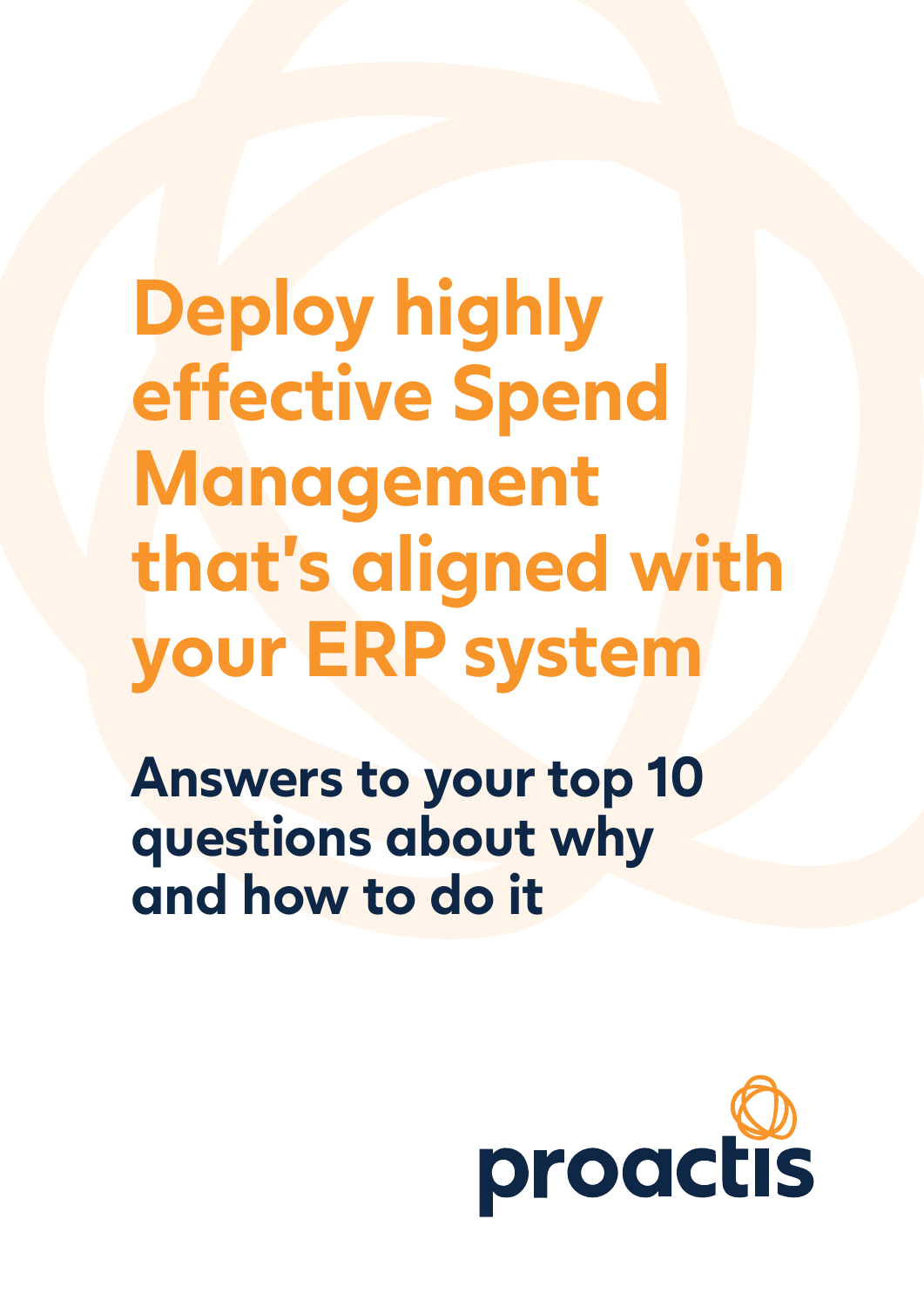| 03 | <b>Introduction</b>                                                     |
|----|-------------------------------------------------------------------------|
| 04 | <b>This guide</b>                                                       |
| 05 | <b>10 Key Questions:</b>                                                |
| 06 | <b>What is our fundamental objective?</b><br>Q1.                        |
| 07 | <b>Q2. Exactly how will we create savings?</b>                          |
| 08 | Q3. What business processes<br>are involved?                            |
| 09 | <b>Q4. What people are involved?</b>                                    |
| 10 | <b>Q5. What systems capabilities</b><br>are needed?                     |
| 11 | Q6. What are the keys to success?                                       |
| 12 | <b>How will eProcurement impact</b><br>Q7.<br>our financial/ERP system? |
| 14 | Q8. How do we avoid getting tangled up<br>in a long, expensive project? |
| 15 | Q9. How do we organize for both<br>early and sustained results?         |
| 16 | Q10. Where do we start?                                                 |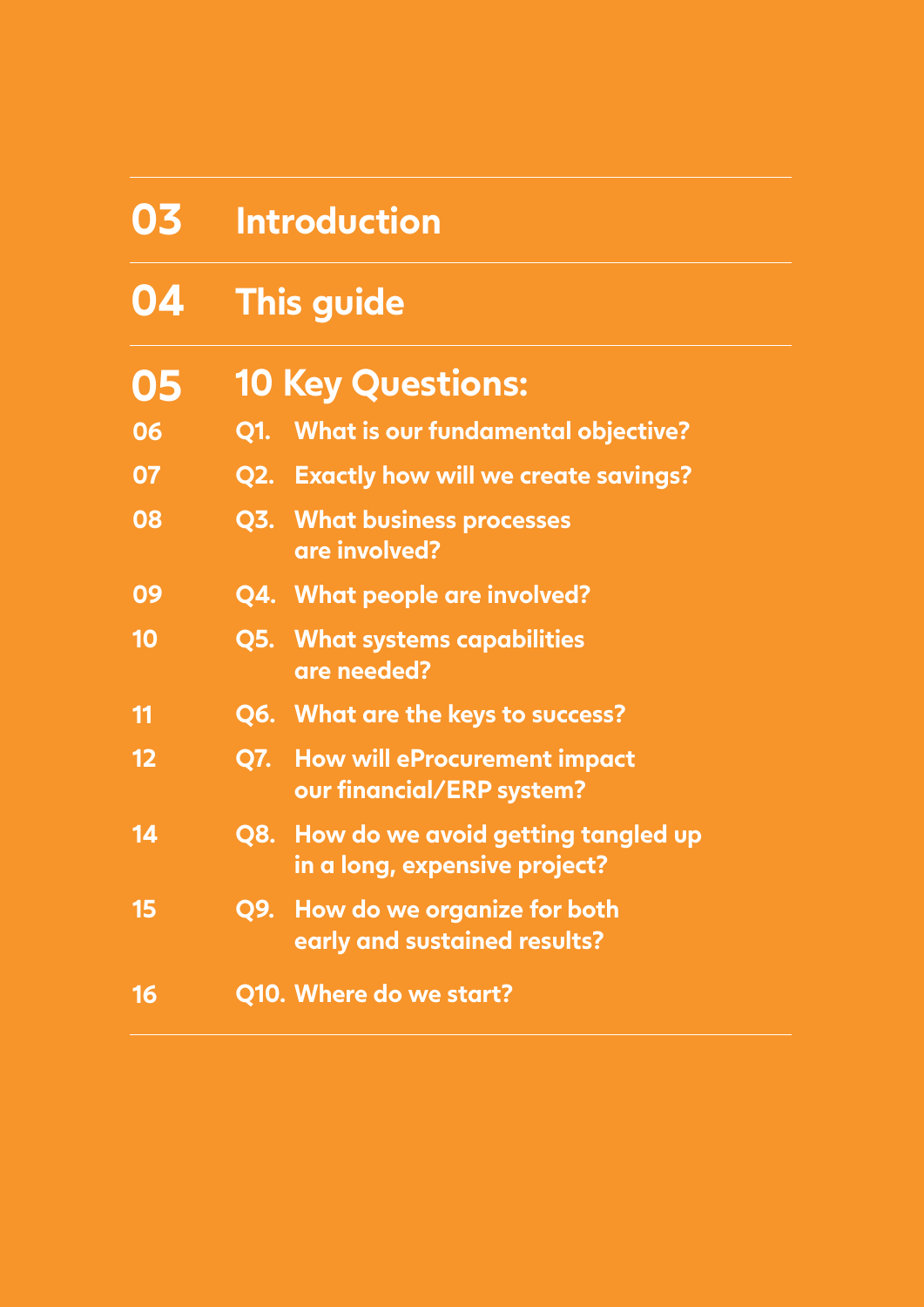## **Introduction**

**Spend Management is a structured business process that dramatically increases the Management and visibility you have over what your organization spends for all types of goods and services.** 

It's a process you use to significantly reduce costs by ensuring that only truly needed and properly authorized goods and services are purchased, and by making sure you obtain best possible value when they are. It also serves to dramatically reduce invoice processing time, effort and cost in Accounts Payable, as well as creating greater efficiencies in Procurement and throughout your organization.

But you may be wondering if it is possible to implement effective Spend Management without first replacing your existing Enterprise Resource Planning (ERP) system. You know from experience that process can be long, expensive and risky. You don't want to do it if you can possibly avoid it. You may also realize that just swapping out your basic financial systems won't, in itself, enable Spend Management. Something more will be needed even with a new ERP system.

The good news is that you can deploy highly effective Spend Management around just about any core financial management or ERP system. In fact it makes good sense to use a Procurement system that is outside the bounds of ERP for two important reasons:

- **1.** Spend Management is about managing business processes that are outside the realm of ERP. For instance, it manages the processes before a PO or invoice hits ERP and before a supplier is added to ERP. And it uses a whole new range of information about suppliers, RFPs, contracts and catalogs that is not even in your ERP system.
- **2.** Spend Management involves many more people than those who use ERP. Parts of your Procurement system will be used by practically every employee in your organization. Other parts will be used by your suppliers who are outside the four walls of your organization.

Because the business processes are so different, and because so many people will always be 'nonexpert' users, the nature of a good Procurement system is quite different from the nature of most ERP systems. Modern Procurement systems have been designed to remove complexity and guide users through intuitive step-by-step processes – a different approach to the transaction processing model within most ERP systems.

Fortunately, most Procurement systems have been designed to make the touch points with your core financial and operational systems limited and non-invasive, making it quite practical to add them to existing financial management and ERP systems.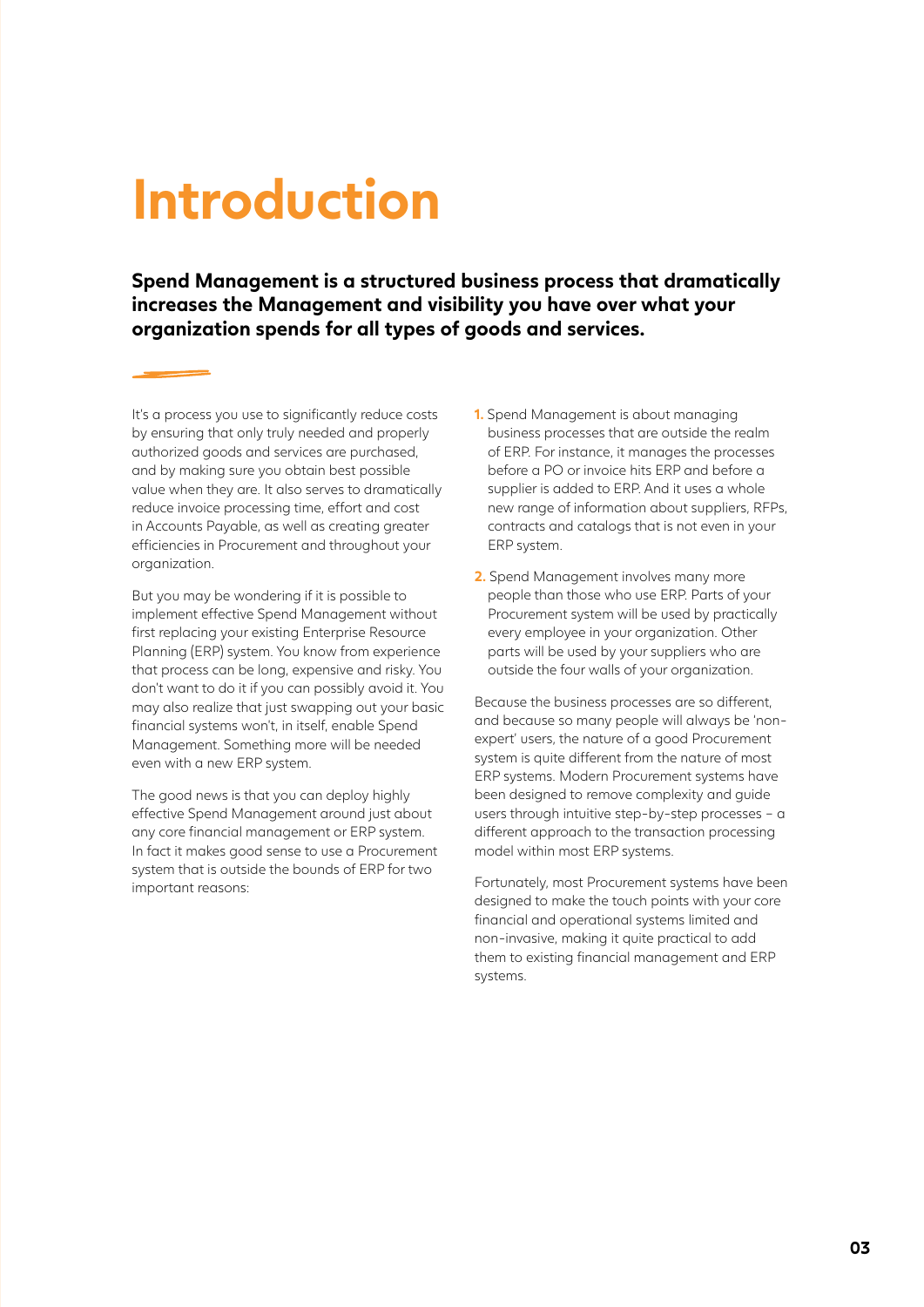## **This guide**

**This guide will establish the key considerations for deployment of new Procurement systems to work hand-in-hand with your existing ERP system. However, effective Spend Management is about much more than just information systems.**

In addition to the underlying support systems that make Spend Management possible, it's very much about how your Procurement team, your Accounts Payable team, your operational departments, and your senior financial executives work together to create savings opportunities and capture actual savings on a day-in, day-out basis. It's about organizational discipline.

If you are considering Spend Management as your next important initiative, you probably have most of the following 10 questions on your mind. In any case, the answers in this guide are intended to provide a summary of all the key things you will want to have clear before you begin:

### **Questions 1-6**

are intended to help solidify what you are trying to achieve with Spend Management, clarify the business processes that are involved and outline a few reasons why Procurement is a 'different animal' from your other business systems.

### **Questions 7-8**

focus specifically on the relationship of your Procurement system to your ERP system and the flexibilities you have for deployment.

### **Questions 9-10**

step back again from the systems issues and briefly touch on change management and project organization.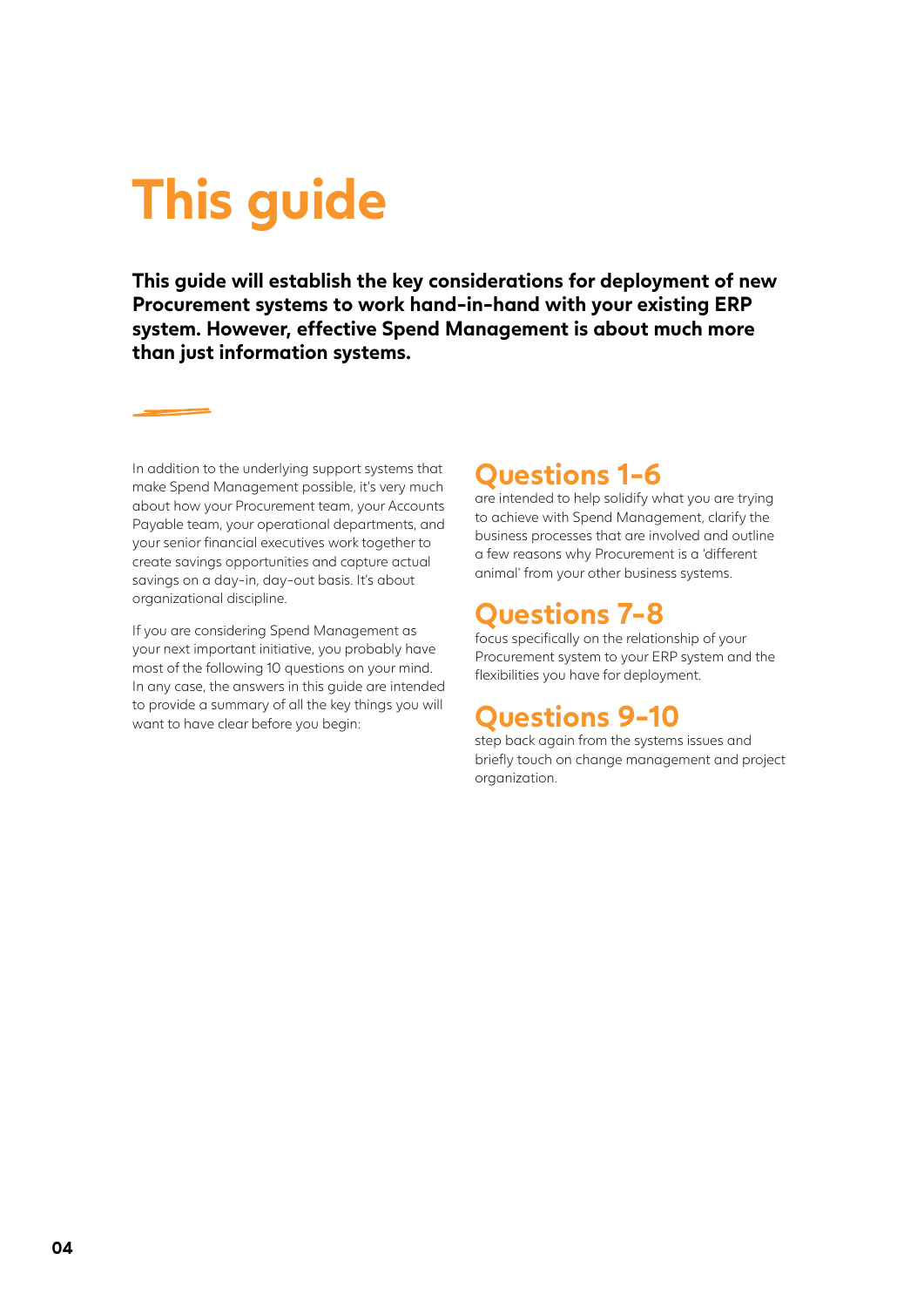## **10 key questions – knowing the answers will greatly simplify your Spend Management initiative**

- **1.** What is our fundamental objective?
- **2.** Exactly how will we create savings?
- **3.** What business processes are involved?
- **4.** What people are involved?
- **5.** What systems capabilities are needed?
- **6.** What are the keys to success?
- **7. How will eProcurement impact our financial/ERP system?**
- **8. How do we avoid getting tangled up in a long, expensive project?**
- **9.** How do we organize for both early and sustained results?
- **10.** Where do we start?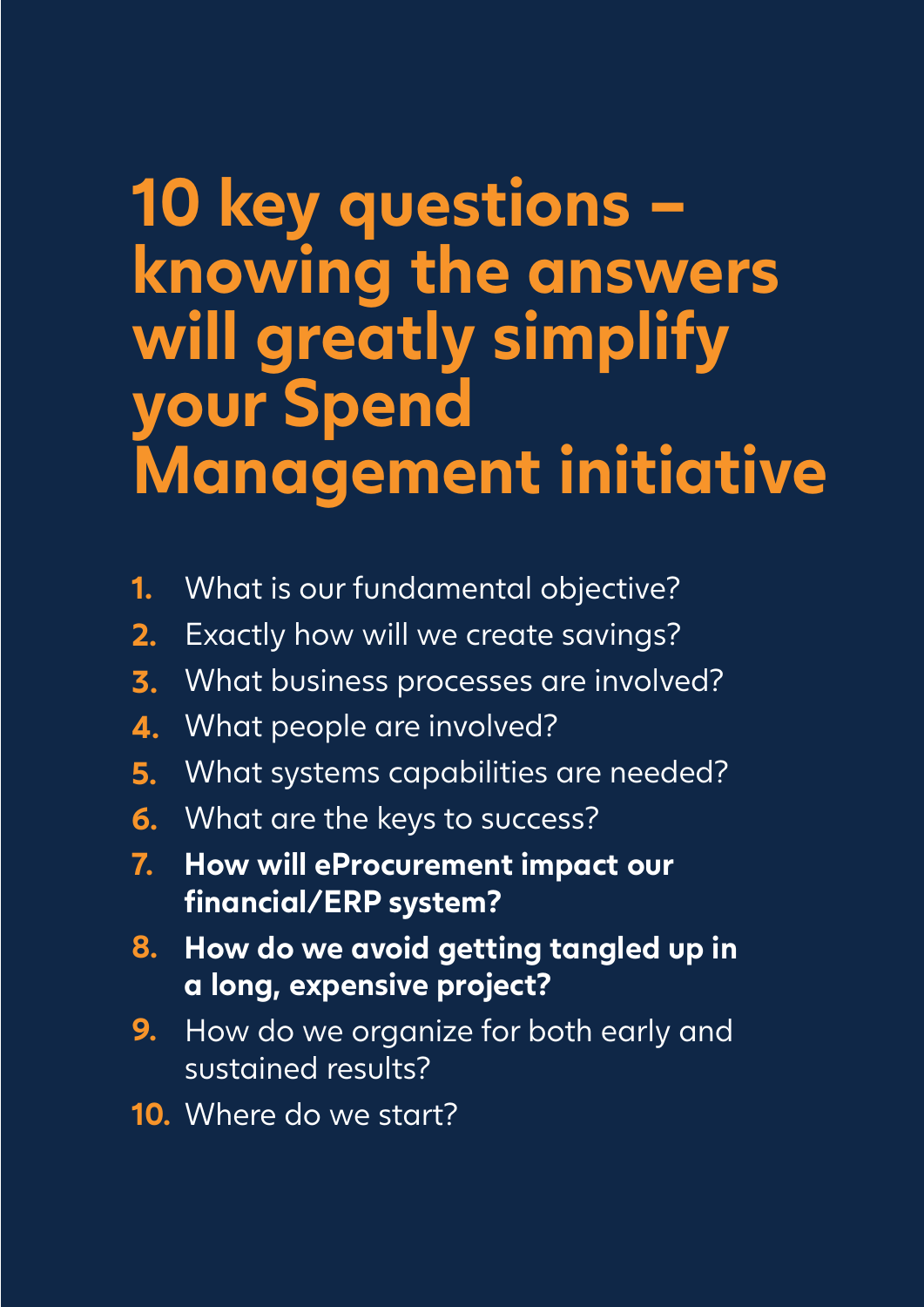## **Q1. What is our fundamental objective?**

**The fundamental objective of Spend Management is to gain control and visibility of the way your organization buys goods and services, and to minimize the total cost of those goods and services as well as the cost of the process of buying them.** 

That includes the actual cost of the goods and services, the internal operational costs of obtaining them, and the costs that occur when there is a delay in delivery, less than expected quality, or when any form of liability is passed from a supplier to the organization.

Though easily stated, meeting this objective is really quite a challenge when you consider the wide range of goods and services your organization purchases over the course of a year, and when you consider the range of people throughout your organization and supplier base who are involved.

But it's a challenge well worth attacking because the return is so great. Many organizations in all types of businesses have successfully addressed this challenge with amazing results.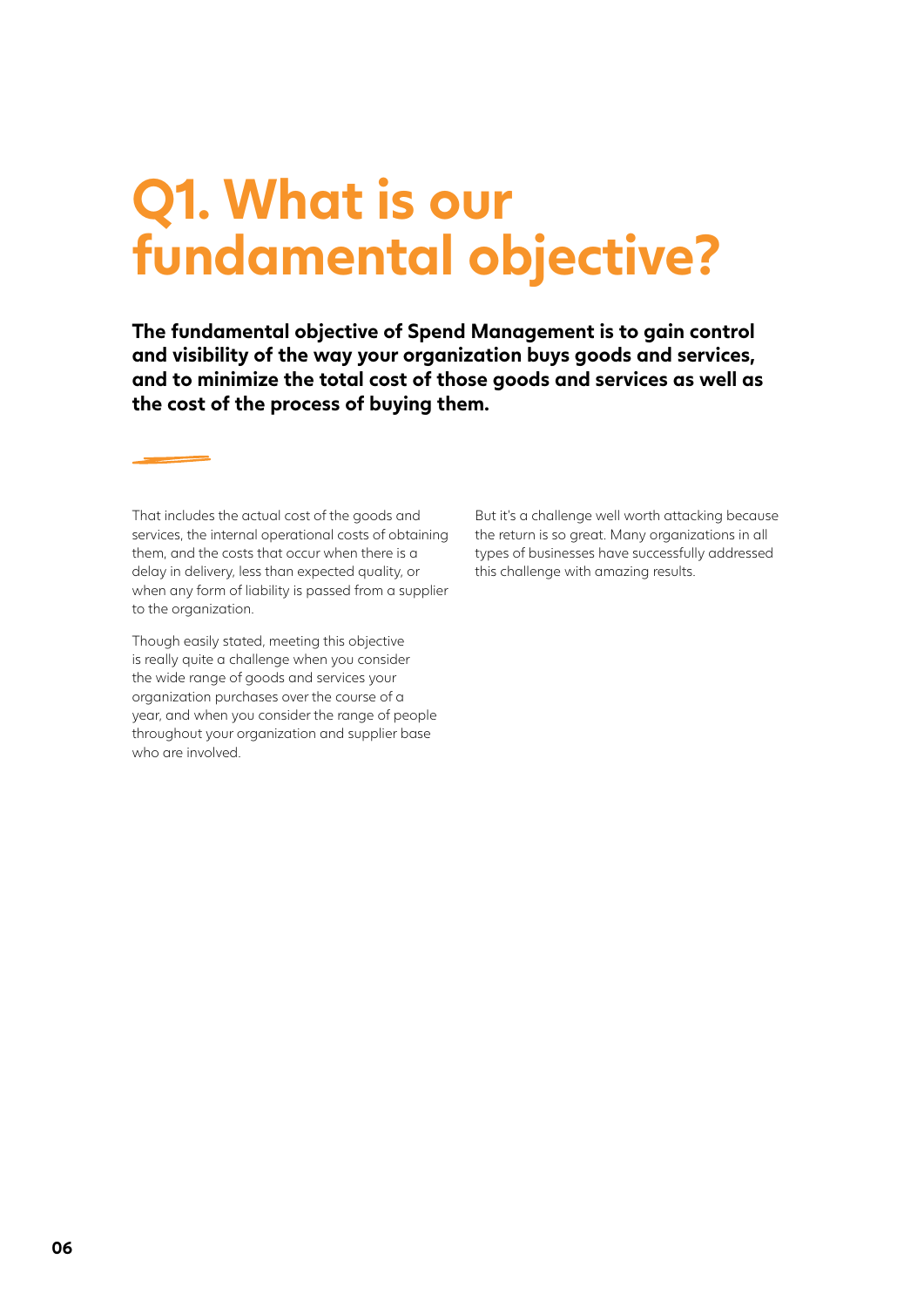## **Q2. Exactly how will we create savings?**

**Every organization in the world has opportunities to create savings by reducing these costs.**

#### **The savings are created through:**

- Prevention of unnecessary purchases. ക
- Better matching of what is purchased to  $\circledcirc$ actual needs.
- **Q** Lower prices for what is purchased.
- **C** Reduced administrative costs for buying and payment processes.
- <sup>©</sup> Reduced occurrences of erroneous payments, late charges or lost early payment discounts.
- <sup>©</sup> Reduced occurrences of supply disruptions and supplier problems that create unnecessary operational costs.

#### **This combination of savings can only be obtained on a predictable basis for purchases meeting the following criteria:**

- Made with proper purchase authorization.  $\circledcirc$
- Made with suppliers that were properly  $\circledcirc$ sourced and managed.
- **Q** Paid with correct pricing and terms.
- **Q** Processed quickly and efficiently organization-wide.

#### **In addition, for proper financial management, those purchases should be:**

- $\mathbb{C}$ Clearly visible to both operational and financial management.
- **C** Properly coded for both financial allocation and purchase category.

Purchases meeting all of these criteria can be considered 'Spend Under Management' – i.e. spend that has been made within the organization's Spend Management framework and therefore spend that captures maximum savings.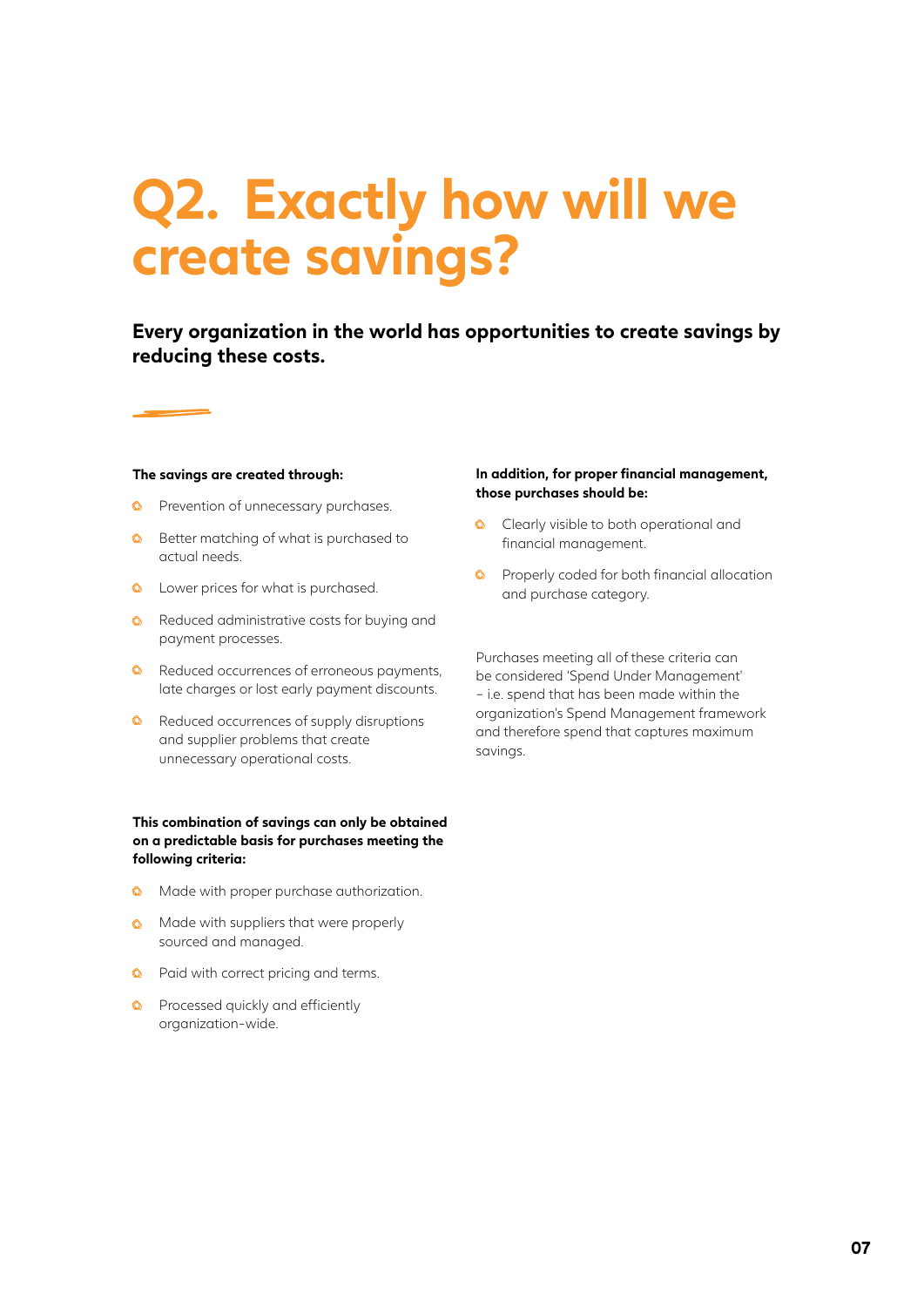## **Q3. What business processes are involved?**

**There are two important business processes that must operate together to achieve truly effective Spend Management:**

- **Source-to-Contract**
- **Purchase-to-Pay**

### **The Source-to-Contract The Purchase-toprocess creates savings Pay process captures opportunities actual savings**

by finding good suppliers and establishing advantageous agreements against which the organization can then buy. Functions within this business process include sourcing, supplier management, contract management and supplier catalog management. This process is performed by procurement professionals and cross-functional category teams working collaboratively with stakeholders across the organization to match goods and services sources of supply to the needs of the business.

by leading employees to place purchases for what they need using those advantageous supplier agreements. Purchases are therefore made at lower prices and with suppliers that present less risk. Ideally, employees still have the opportunity to shop for the best fit for their needs, but always with priority given to established suppliers and agreements. Functions within this business process include purchase request, authorization, invoice processing and payment authorization.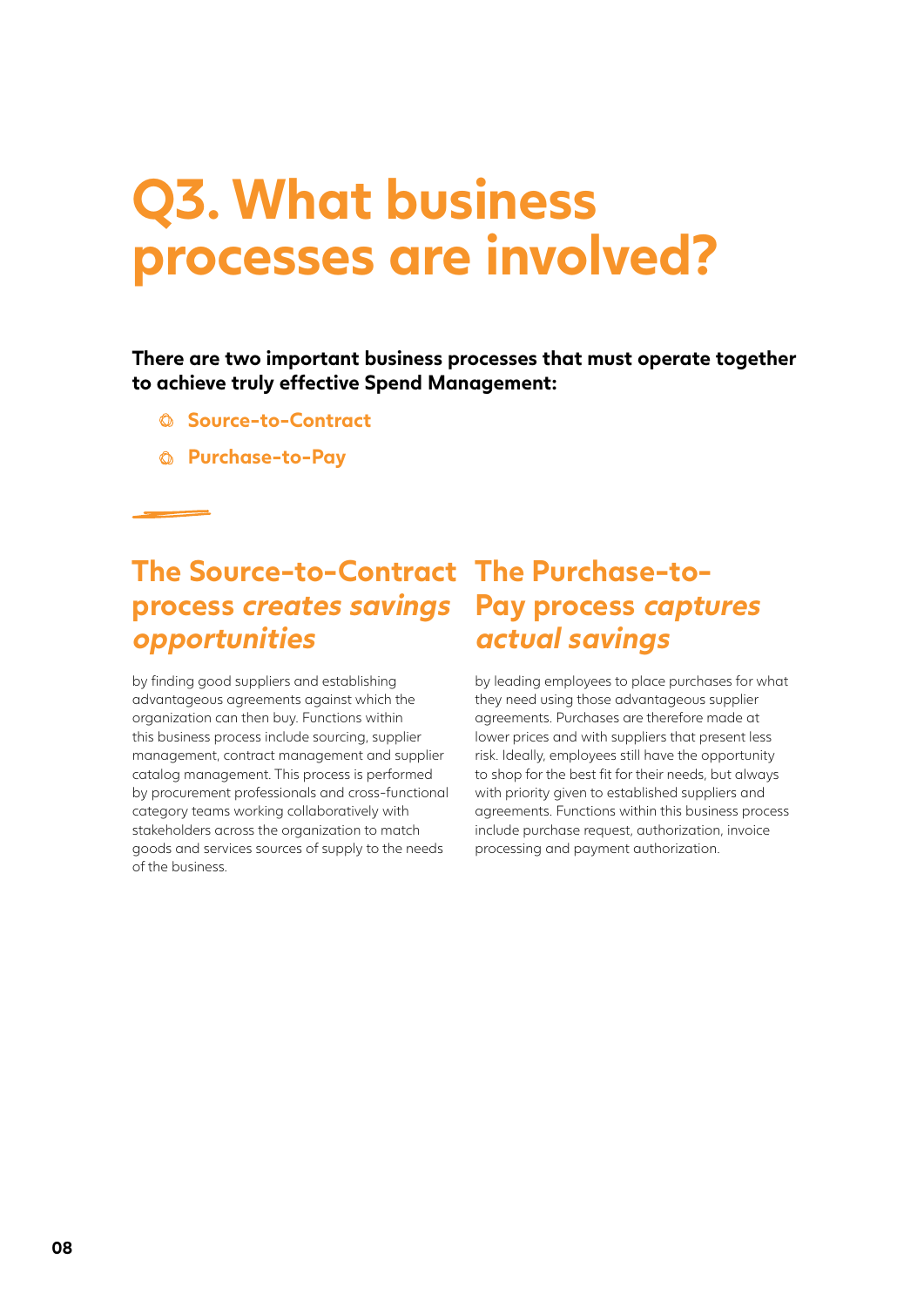## **Q4. What people are involved?**

**Spend Management involves a high percentage of people across your organization, as well as a number of people outside your organization.** 

#### **This includes:**

- $\circledcirc$ Procurement professionals and category teams.
- $\circledcirc$ Accounts Payable (AP) personnel.
- **C** Every manager that has responsibility for a budget.
- **E**very employee that needs to buy goods or contract for services in order to do their jobs.
- **O** Your suppliers; both large and small.

Procurement and AP personnel will use various aspects of the Procurement system on a daily basis.

Operational managers will use the Procurement system to view purchase requests against budgets and cost pipelines, and to approve or reject requests.

Employees from across the organization will interact with the Procurement system to request or directly buy the things they need to do their jobs. Some will use the system frequently; others only occasionally.

Suppliers will interact directly with your Procurement system through a web-based supplier portal. As with employees, some will do so frequently, but most will do so only occasionally.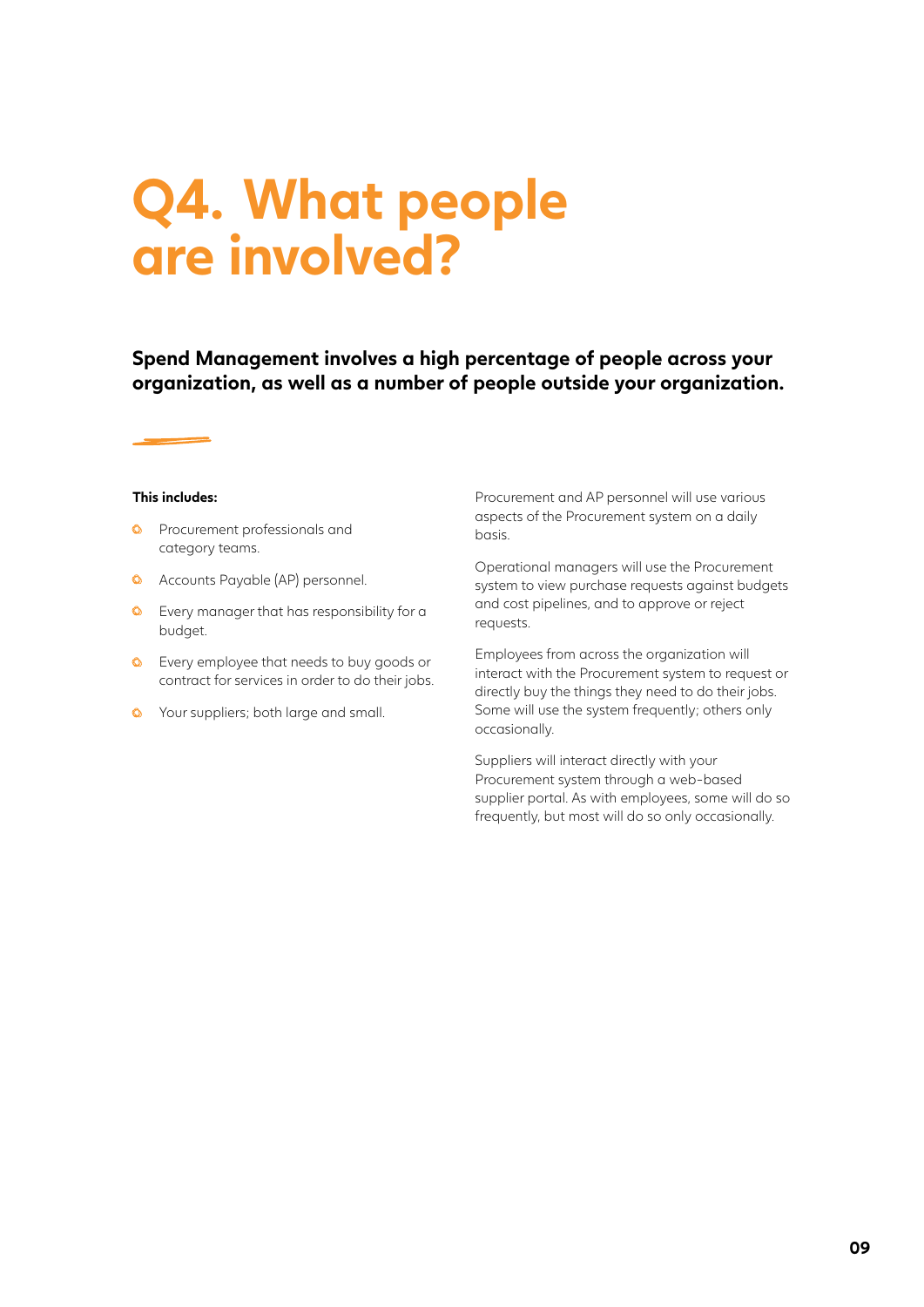## **Q5. What systems capabilities are needed?**

### **The main building blocks of a Procurement system are:**

- **Information management and access.**
- **Workflow and business rules.**
- **Guided processes.**

#### **Information management and access**

Similar to your ERP system, a Procurement system to support Spend Management business processes is built around management of, and access to, base information. Most of that information is probably not currently held in your ERP system, such as the details about supplier qualifications, supplier contracts, RFx documents and related supplier responses, and supplier catalogs. Transactions involve details of purchase requests, purchase orders and invoices – mainly during the time before they are recorded within ERP. Basic information like supplier IDs and G/L account codes are shared between ERP and eProcurement, but most of the information in eProcurement is additive.

### **Workflow and business rules**

Unlike most ERP functions that are about maintaining base information and recording the fact that something happened, Procurement processes are much more about facilitating the flow of activity among employees, managers, procurement professionals, accounts payable personnel and suppliers. For that reason, most of eProcurement is based on automated workflow that uses various user-defined business rules like approval thresholds and routings and on generation of alerts for time-based activities like contract reviews. Highly flexible, easy to configure workflows and business rules are very important in a Procurement system.

#### **Guided processes**

Because employee adoption of an organization's Procurement system is so important to the Spend Management process, and because many employees will be 'non-expert' users that interact with the system only occasionally, it is very important that the functions they use are extremely intuitive, fast and easy. They can't rely on in-depth training classes and they can't take much time away from the employee's actual job. The system must efficiently and correctly 'guide' employees through processes such as self-service buying (e.g. selecting items in a shopping cart), requests for expert assistance (e.g. help with buying a new laptop computer), simple supplier quote requests (e.g. selecting temporary employee services), or detail RFx requirement definitions (e.g. for a capital equipment purchase or IT service contract).

The same types of 'guided process' system capabilities apply to suppliers for updating their own profiles and catalogs, responding to sourcing events or solicitations, submitting certification reconfirmations, etc.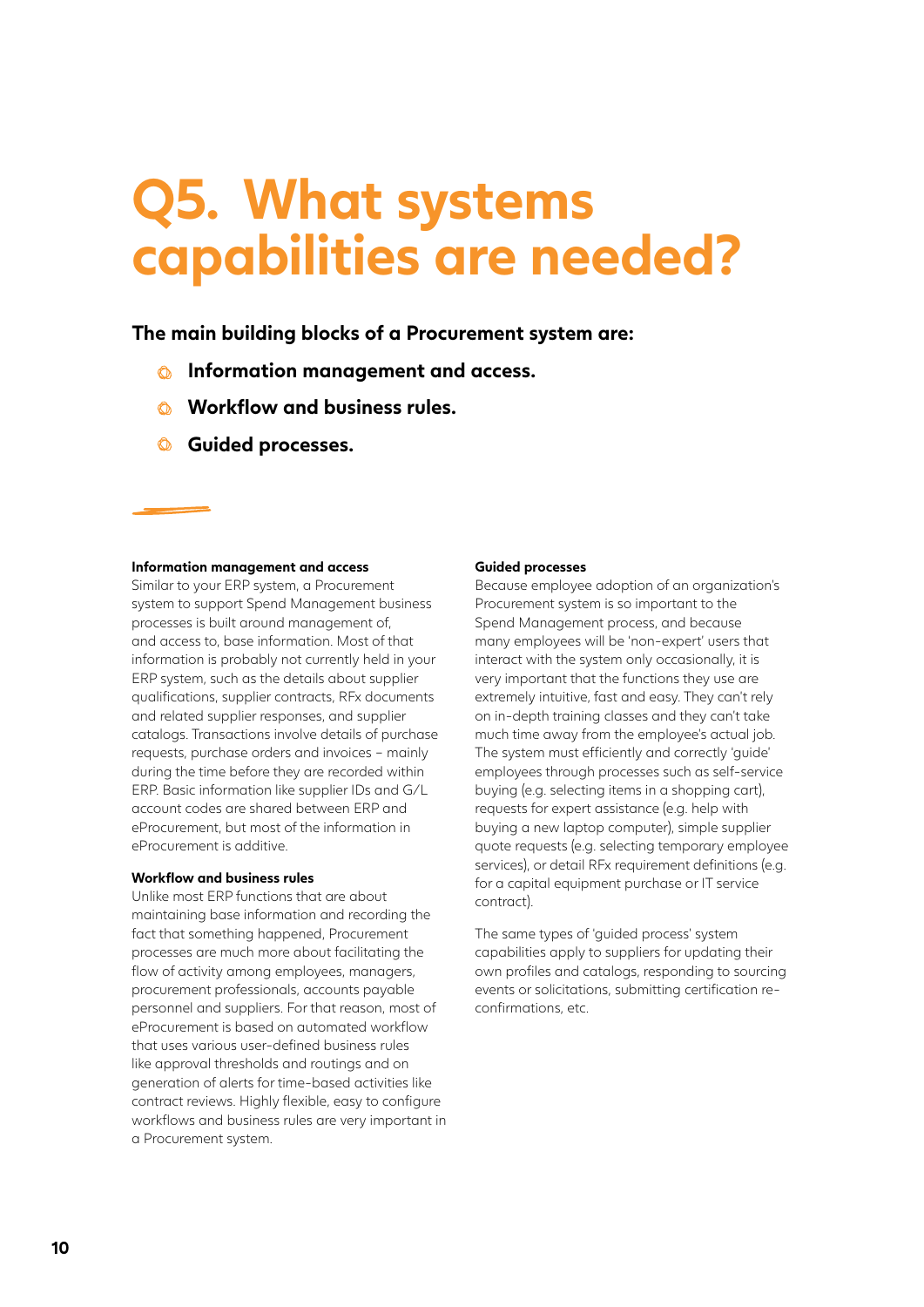## **Q6. What are the keys to success?**

**Spend Management involves virtually everyone in your organization as well as your suppliers. Therefore, the underlying Procurement system is very much a people-oriented system.** 

### **With such a system, the keys to success are:**

- **C** Employee adoption: Employee adoption is critical to gaining a high level of 'spend under management'. The key to success here is very simple – your Procurement system needs to make it as easy or easier for an employee to find and buy what they need within the system in accordance with organizational policies than it is to buy something outside the system. The ultimate goal is to make the experience people have with your system as close as possible to the type of experience they have with online websites they use in their personal life. Content obtained from supplier catalogs and website punch-outs will be as important to adoption as the system itself.
- **Supplier adoption:** Similarly, your  $\circ$ Procurement system needs to make it easy for suppliers to interact with your company in a self-service manner. That's how you reduce the administrative load in Procurement and Accounts Payable, and free up more time for value-added activities that lead to lower prices and greater value. Done right, your suppliers will like it too.
- $\circ$ **A proven, complete framework:** Because truly effective Spend Management is only gained from the close interaction of the Source-to-Contract process and the Purchase-to-Pay process, it is important that the eProcurement framework you put in place covers that full scope – even if you move into it one phase at a time.
- **A partner with experience:** Deployment of a Procurement system to enable Spend Management is quite different from deployment of an ERP system. In many ways, it is easier and much more incremental. But it involves more people both inside and outside your organization. You will want a partner that is a specialist in Spend Management, and who brings tools and experience for nontechnical activities – like supplier recruiting, on-boarding and enablement – as well as for technical software implementation.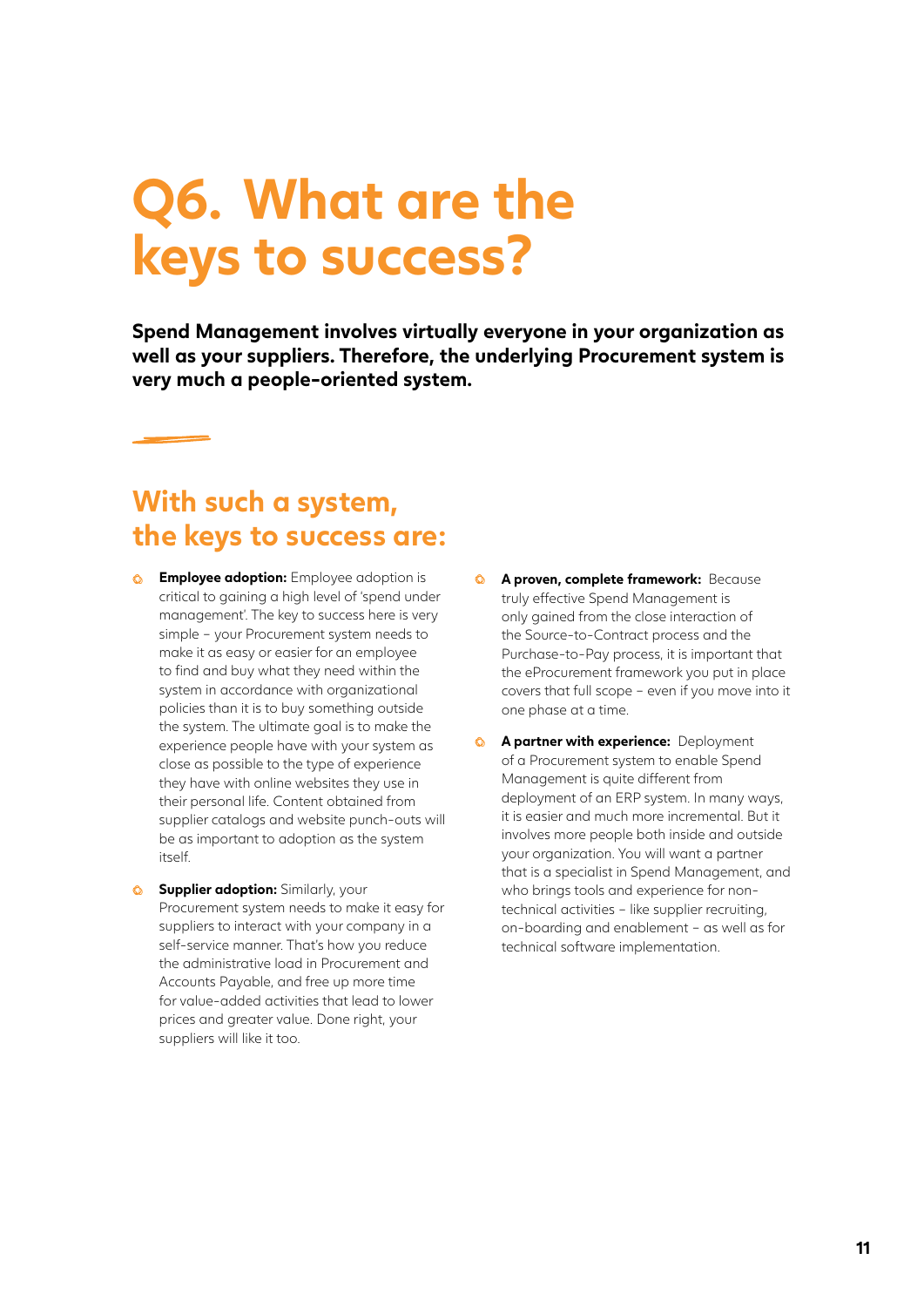## **Q7. How will Procurement impact our existing financial or ERP systems?**

**As indicated in the answers to the preceding questions, Spend Management business processes and the supporting Procurement systems are largely outside the scope of most ERP systems. Because of that, the impact of implementing eProcurement is minimal from a systems perspective.** 

As a brief guide, the following are likely steps and touch points:

#### **For implementation of the Purchase-to-Pay portion of eProcurement:**

- If you are using some form of purchase  $\circ$ requisition process within your ERP system (or that you have added yourselves over time), you will turn that off.
- $\bigcirc$ Your chart of accounts will continue to be maintained in your G/L and simply pass to the Procurement system. Budgets in your G/L will be accessed in real-time for use in 'cost pipeline' inquiries
- **C** Unless you are also deploying the Supplier Management application in Source-to-Contract (see below), your supplier master file will continue to be maintained in your ERP system and passed to Procurement for use in raising POs.
- **6** Most POs will be raised in your Procurement system and passed to your ERP system as accruals or commitments.
- **Q** Payment checks will continue to be written from your ERP system, but most invoices and credit notes will be registered and processed in eProcurement and passed to AP as authorized payments.

#### **For implementation of the Source-to-Contract portion of eProcurement:**

- You will make the comprehensive Supplier  $\circledcirc$ Directory in your Procurement system, your new master repository of supplier information and pass only basic supplier information from there to your ERP system as needed.
- **O** If you have any form of supplier contract file in ERP, you will replace that with the more robust eProcurement contract repository and use that as your new contract master.
- **C** All other information will be additive to what is in your ERP system.

It's really pretty simple, and Spend Management solution providers such as Proactis are very experienced in setting up the nominal level of required integration.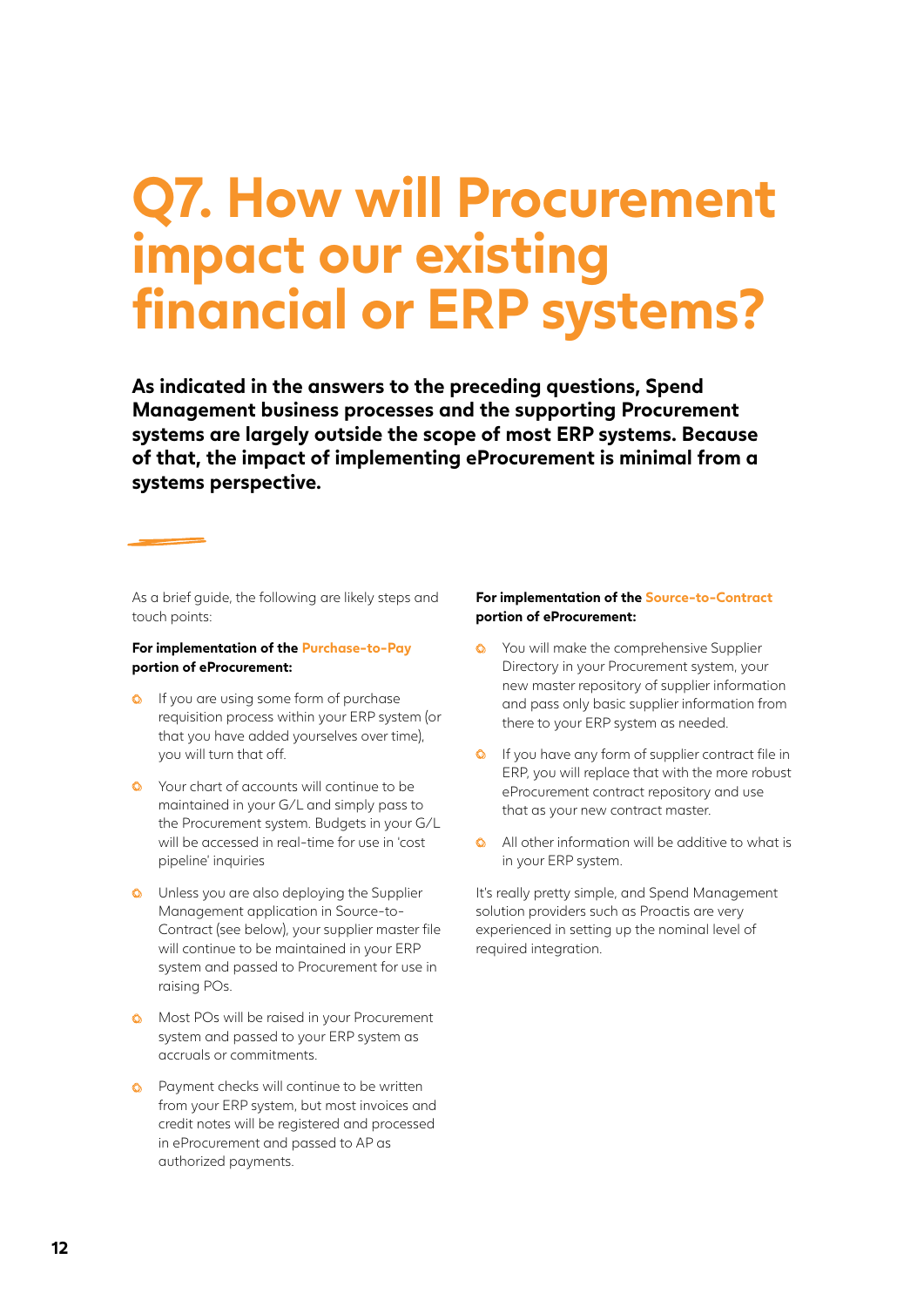### **So with that in mind…**

#### **Do we need to replace our existing ERP system before embarking on a Spend Management program?**

Unless you have other reasons for replacing it, the answer is almost certainly no. If you are getting the fundamental financial management and reporting capabilities you need today, most Procurement systems are not going to disrupt that, but will certainly give you more information to work with – especially a longer-term view of your cost pipeline.

#### **Is the Procurement system that comes with our ERP system my best option?**

Very few, if any, ERP systems have a Procurement system with the range of applications to fully support both the Sourceto-Contract and Purchase-to-Pay business processes. Those that come close have all acquired and packaged together the solutions they offer, so they may be no more integrated than solutions from elsewhere.

In any case, if your ERP system offers an option for eProcurement, you will probably want to consider it along with best-of-breed options. Just keep in mind that, because ERP and Procurement are relatively separate systems, the advantages of a solution from a provider that is fully focused on Spend Management and Procurement may well outweigh the advantages of a single solution provider.

#### **Can we deploy eProcurement to support**   $\circledcirc$ **our Spend Management program now and then replace our ERP system later without replacing our Procurement system?**

Yes – by all means take the opportunity to gain the benefits of Spend Management now. The same straightforward integration points will apply in your future system as in your existing system. You should be able to replace your internal-facing ERP system later without disruption to your Procurement system just as you add eProcurement now without disrupting your existing ERP system. The transition of your Procurement system will add little to the scope of your future ERP implementation project.

#### **Can we deploy a single Spend Management**   $\bigwedge$ **process across multiple ERP systems?**

Yes – many companies are doing this today. If, because of mergers and acquisitions or other reasons, you have several different ERP systems supporting different business units within your organization, you can gain tremendous advantages by implementing a common Spend Management 'umbrella' across all of those business units while integrating as needed with each of the individual ERP systems. It can even make it easy to quickly incorporate newly acquired business entities into your Spend Management process without the need to change their internal systems. A single enterprise-wide eProcurement system enables you to aggregate demand, consolidate suppliers and collect spend history across your entire organization. This can lead to greatly increased spending power which results in better global suppliers, greater volume discounts and lower overall costs.

Your Spend Management program will be an important business process improvement initiative for your organization, but the systems aspect is pretty straightforward and non-disruptive. And it can give you considerable flexibility over time.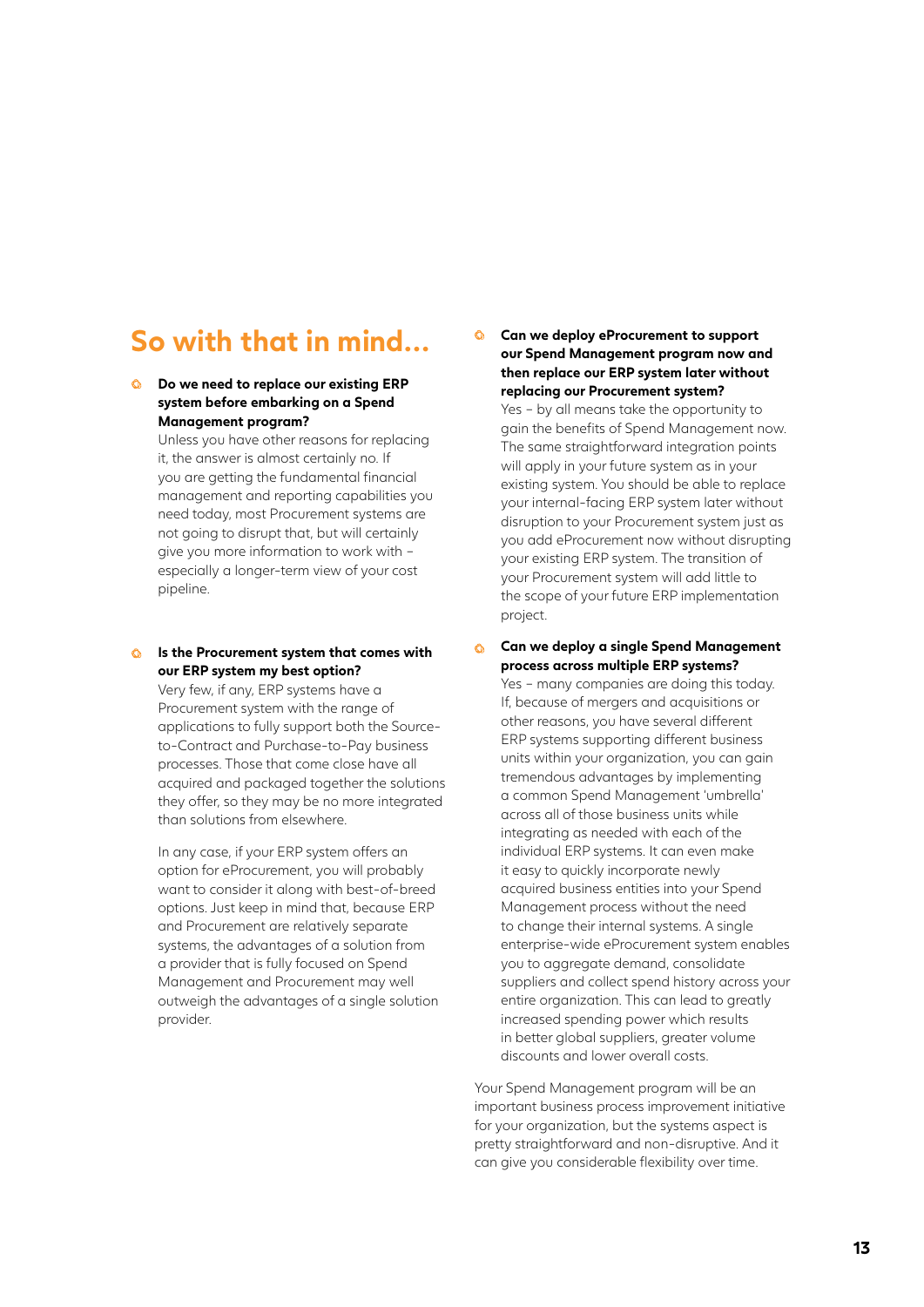## **Q8. How do we avoid getting tangled up in a long, expensive project?**

**Rolling out a Spend Management program need not be anything like the arduous and costly project you would expect from replacing your ERP system.** 

There is no need for a 'big bang' approach where you 'go live' with everything and everyone immediately. Although your ultimate goal is to have your Spend Management program 'firing on all cylinders' by covering all aspects of the Source-to-Contract and Purchase-to-Pay processes, those processes are not completely interdependent, nor are the spend categories you address.

Spend Management roll-outs are easily segmented into manageable mini-projects that have ROI associated with each step.

### **Deployment phases are usually organized around three key dimensions:**

### **Spend categories to be addressed:** e.g. start with a single category such as IT spend or a grouping of categories that are similar; move through all your categories and associated suppliers in sequence of expected savings.

### **Business processes to be implemented:** e.g. start with the Purchase-to-Pay process to get a foundation of solid purchase authorization Managements and AP efficiency gains, then move on to tackle each element of the Source-to-Contract process to incrementally expand the range of suppliers with whom you have competitively negotiated cost-saving agreements, and to improve the supplier and catalog information integrated into the purchasing process.

 $\circledcirc$ **Organizational entities to use the new capabilities:**

e.g. start with your headquarters operation or a particular business unit to gain experience and refine your processes, then expand to all your branch locations and business units around the world one step at a time.

By making each phase a manageable combination of spend categories, business processes and organizational entities, you can closely control the scope of each mini project, measuring results and making refinements as you go. Using this approach, you will find that you realize increased savings on a steady basis with little organizational trauma or business risk.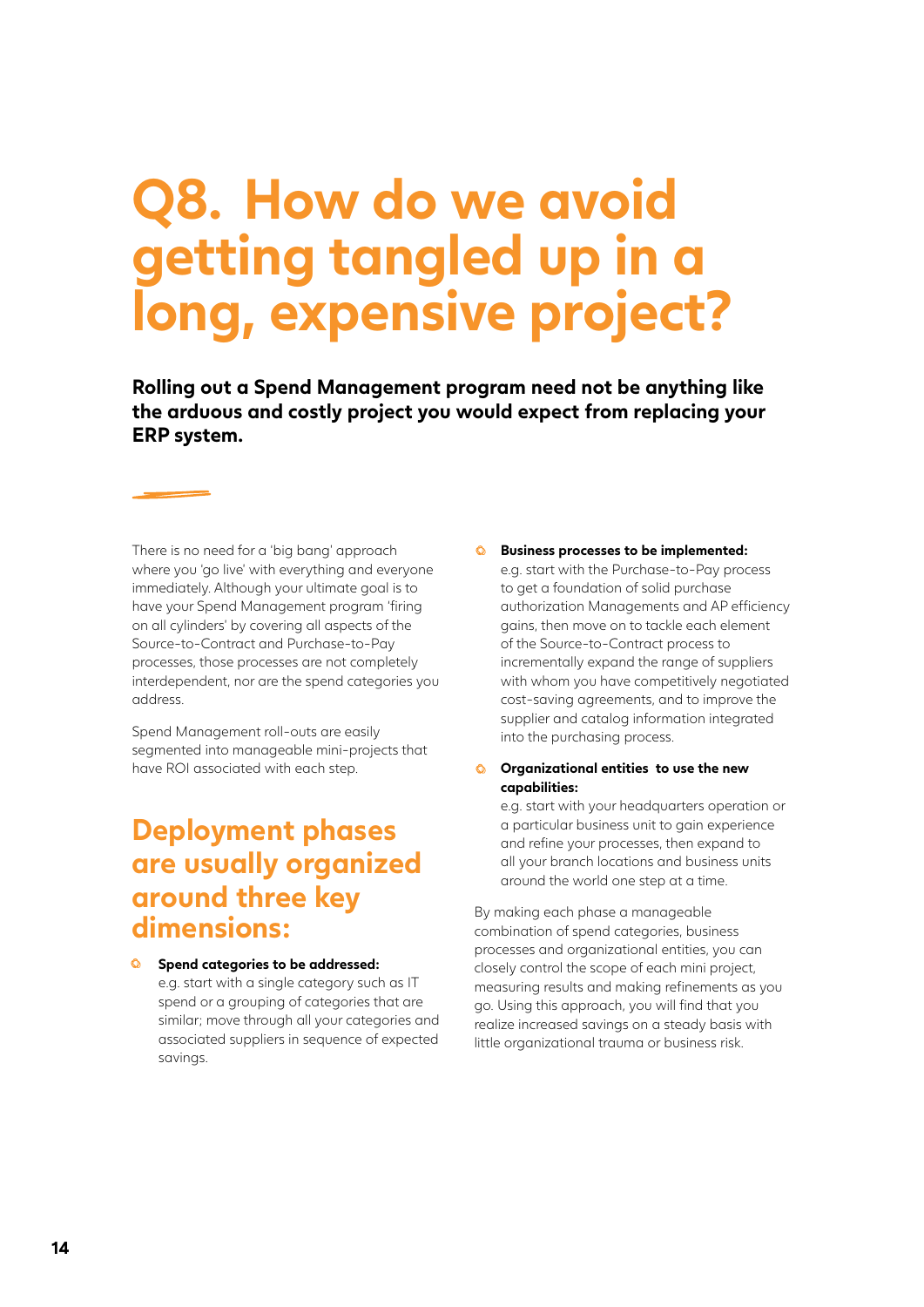### **Q9. How do we organize for both early and sustained results?**

**In today's world, every initiative needs to gain early, frequent and sustained results in order to be a success.** 

A ComputerWorld article titled The Rebirth of Re-Engineering said it well: "Unlike the megaprojects of the 1990s that spanned multiple years and revolved around big honking ERP systems that cost millions and produced disappointing results, today's process re-engineering initiatives feature multiple quick-hit projects, many born out of (focused innovation teams)."

It went on to say: "In a nutshell, today's reengineering is not a one-time event. Rather, it's an ongoing endeavor that involves continually refining and enhancing the hundreds of end-toend steps involved in (a complete process). What it's not about is the software that automates those steps."

That's why many organizations are organizing Spend Management initiatives around focused management of its two key 'value streams' – Purchase-to-Pay and Source-to-Contract – with a business person taking responsibility as the Value Stream Manager for each. According to the previously referenced article: "When you have people organized around the processes being delivered rather than silos, those people are attentive to how the processes operate and how they need to evolve and change over time."

With a clear understanding of the interrelationship between the Purchase-to-Pay and Source-to-Contract cycles, it is easy for these two important processes to progress in parallel, leveraging each other to increase savings at every phase along the way.

### **In the simplest form:**

- **The Purchase-to-Pay Value Stream Manager,**  $\circledcirc$ quite possibly someone in the Finance organization, focuses on using eProcurement to create a standardized process that everyone will use to request and buy things within corporate authorization policies, and from suppliers and agreements generated by the Source-to-Contract process. That establishes the framework to capture savings from all the opportunities created in Sourceto-Contract. The Purchase-to-Pay Value Stream Manager also focuses on realization of the significant efficiency gains to be had in AP.
- **The Source-to-Contract Value Stream Manager,** probably a senior procurement professional, focuses on increasing the range of spend categories for which they obtain quality suppliers and well-negotiated agreements. In that way they continually create more and more savings opportunities for the organization to utilize in the Purchaseto-Pay process. Underlying Procurement capabilities are used to incorporate the contracts, catalogs and websites associated with those suppliers directly into the Purchaseto-Pay process in a way that makes it easy for employees to see and use them.

In this way, the two Value Stream Managers work together on the 'ying and yang' of Spend Management and together steadily increase the percentage of Spend Under Management. That, in turn, increases the cost savings and risk mitigation that creates so much value for the organization.